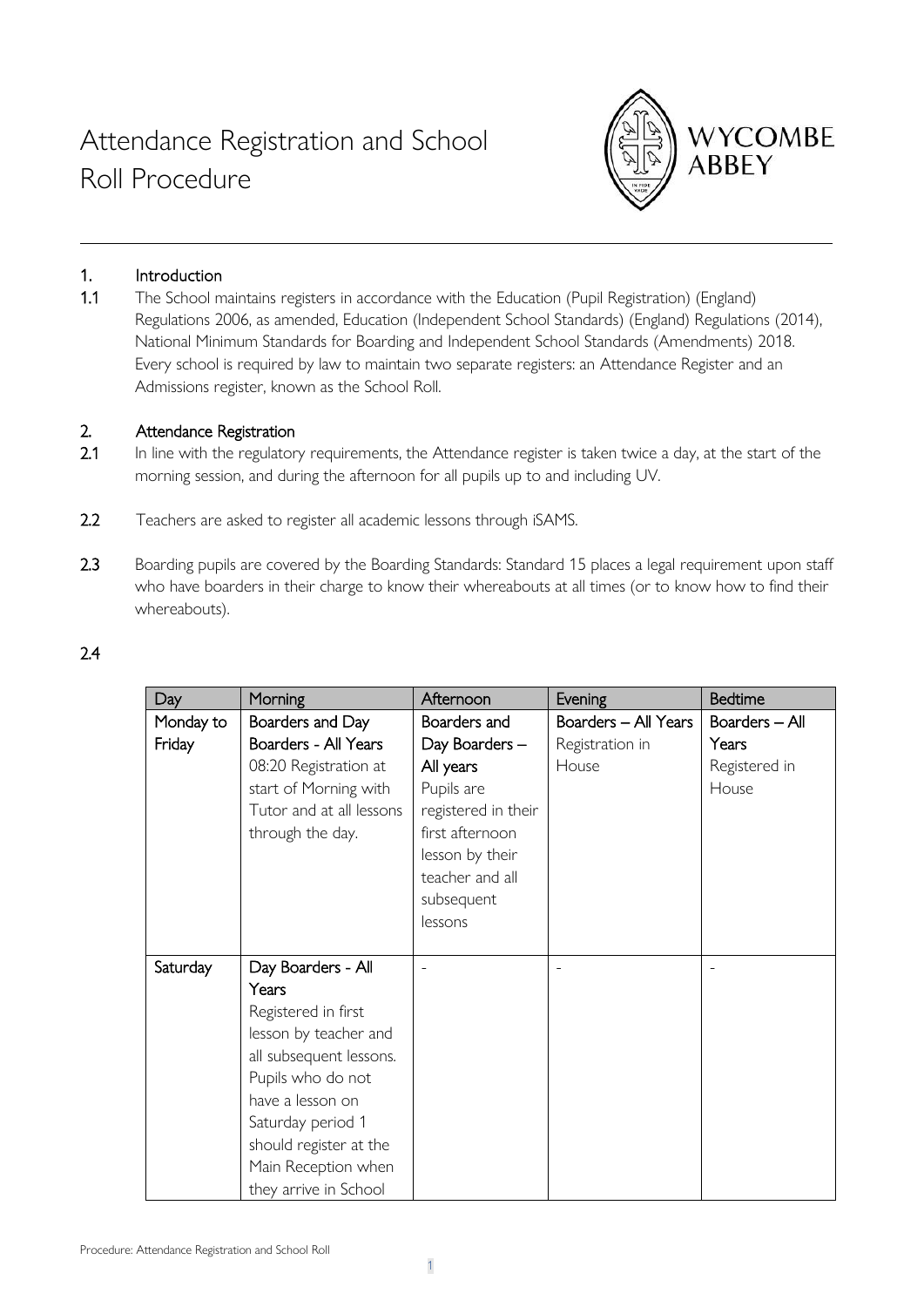|        | Boarders - All Years<br>Registration in House<br>and all lessons during<br>the day. | Boarders - All Years<br>In House at 17:00                                            | Boarders - All<br>Years<br>Registered in<br>House |
|--------|-------------------------------------------------------------------------------------|--------------------------------------------------------------------------------------|---------------------------------------------------|
| Sunday | Boarders - All Years<br>Registration House<br>between 08:30 and<br>10:30            | Boarders - Ulll<br>In House at 18:00<br>Boarders - UIV to<br>UM<br>In House at 17:00 | Boarders - All<br>Years<br>Registered in<br>House |

Housemistresses maintain records of pupils' planned activities for each weekend and of parental permission for Exeats or visits. Registration occurs at clearly publicised times in each House at weekends, and always at bedtime.

Attendance data is stored in our electronic database and backed up every day. Data is retained for a period of three years.

### 3. Absence

Pupils are expected to attend all academic lessons and extras unless there are particular reasons for their absence e.g. illness. Where a pupil absence is known and has been agreed (including illness, approved school events etc.) this information is available on iSAMS. Where a pupil is absent from a lesson without explanation the member of staff should follow the missing pupil policy as appropriate.

#### 4. Exeats

The School expects pupils to live with their parents or guardians when they are away from School on Exeats during term time, Short Leaves and Long Leaves. Parents or guardians are asked to give written authority to a pupil's Housemistress before they leave the School to stay with another family.

Before Leaves boarders are expected to remain at School until the time stated in the School Diary and return by the times stated in the School Diary, unless prior arrangements have been made with their Housemistress.

Parents of pupils wishing to take weekend leave must make arrangements with their child's Housemistress in writing by Wednesday evening preceding the planned leave at the latest. Parents are asked to provide details of where pupils are staying, time of departure and travel arrangements. Pupils are expected to stay with their parents or an appropriate adult (in normal circumstances over the age of 25) when away from School. Where a Pupil is not staying with their parent, legal guardian or education guardian the School will require confirmation from the proposed host.

Pupils in Clarence may take an overnight exeat any weekend, except for the first weekend of the autumn term. Parental permission is given for these via a form submitted before the start of the academic year. Parents are informed each week if their child is taking an Exeat that weekend and are asked to contact the House if they have any concerns. A member of the Clarence team may still request specific parental permission for an unusual circumstance, for instance a late departure or where pupils are not staying with parents or guardians.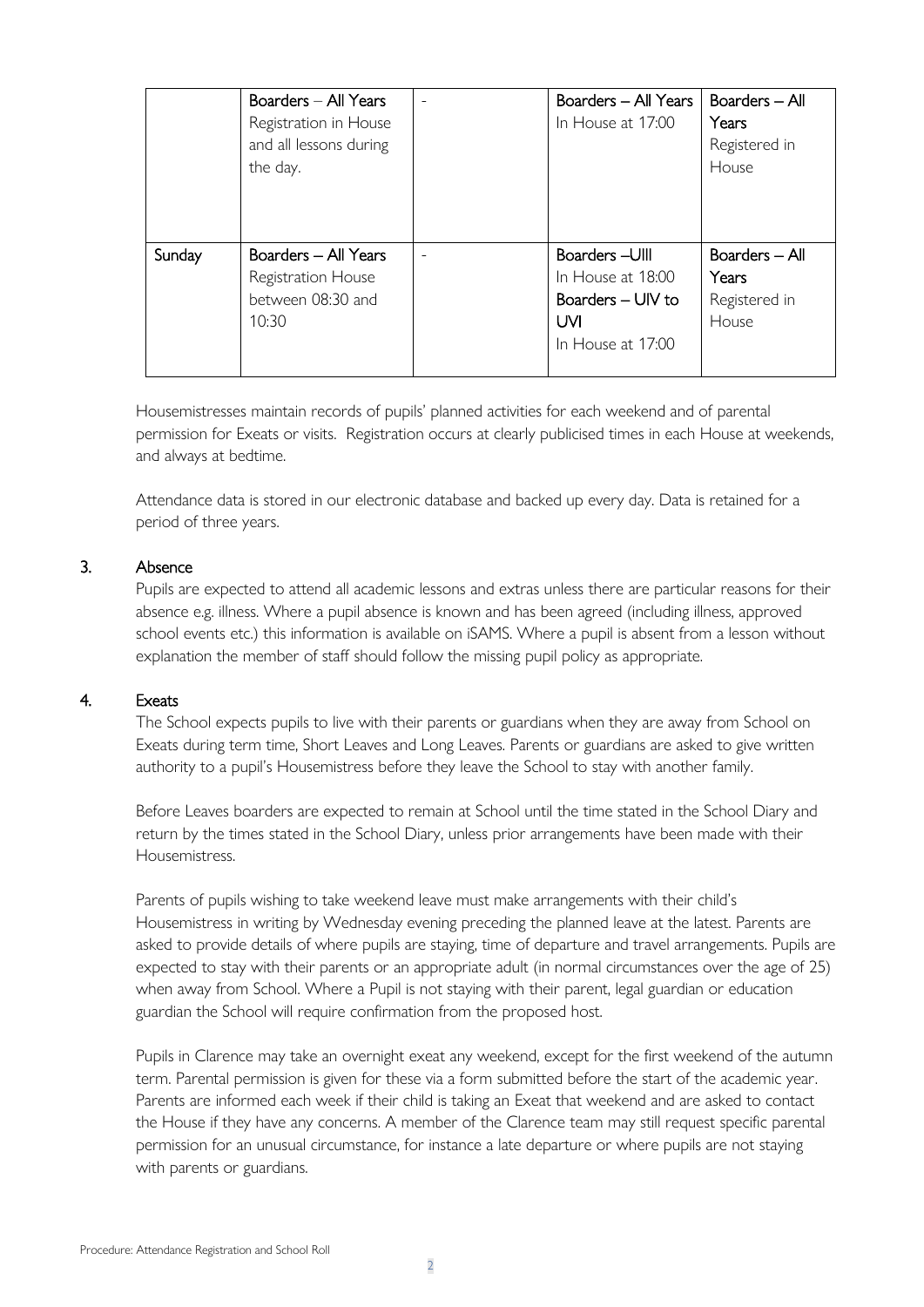Suitable arrangements must be made for travel at the end of term and for Leaves and this information should be sent to the relevant Housemistress.

### 5. Request for Exceptional Absence

Requests for exceptional absence must be made in writing to the Housemistress and should be sent at least two weeks in advance wherever possible. Parents are provided with the term dates over a year in advance in order that they can arrange their holidays and book flights without disrupting their child's education. The School therefore expect pupils to arrive punctually on the first day of term and not to leave School before the end of term. It is the School's policy not to allow holiday to be taken during term unless there are exceptional circumstances.

6. With the exception of pupils in UVI, pupils are not allowed to leave the site without their Housemistress's permission. Permission for trips into High Wycombe may be given by Housemistresses. See Supervision of Pupils Policy for details. Otherwise pupils are not allowed to leave the site unless accompanied by a member of staff, for a trip, visit or a sporting fixture, the dates of which will have been notified to parents in advance.

All pupils should sign out whenever they leave the site and sign in on return. This is to ensure we always know where pupils are while they are in our care. See Supervision of Pupils Policy for Signing In and Out of School arrangements.

# 7. Child Student Visa Pupils

- 7.1 Pupils who attend Wycombe Abbey under a Child Student visa must inform the School of travel details (including details of their transport arrangements from the airport to School) and accommodation plans for all Short/Long Leaves and end of terms as well the details of any additional time away from School e.g. Weekend Leaves. This information will be recorded centrally. Pupils, parents and Pastoral teams are reminded of this procedure at regular intervals.
- 7.2 From 1 January 2021, EU pupils who join the School who do not have settled/pre-settled status are required to follow additional rules regarding attendance, travel and Exeats. From July 2021 all EU pupils who do not have settled/pre-settled status (including those who joined the School prior to January 2021) are required to comply with new government regulations. The School will communicate the requirements to pupils and parents as appropriate.

#### 8. If a Pupil is believed to be missing

A clear set of procedures exists which should be followed if a pupil is believed to be missing: see Missing Pupils Procedure. During normal working hours this should be reported in the first instance to the School Office and they will keep a record of all actions taken. Out of office hours, the duty member of Senior Staff should be informed as soon as possible.

#### 9. School Roll (Admissions Register)

- 9.1 The School follows the duty and guidance outlined in the DfE Children Missing Education (2016) and Keeping Children Safe in Education (September 2021).
- 9.2 The School keeps a record of admission for each pupil. The following information is held:
	- Full name
	- Sex (This refers to the sex at birth unless the pupil has obtained a gender recognition certificate – these are not available for people under the age of 18 in the UK)